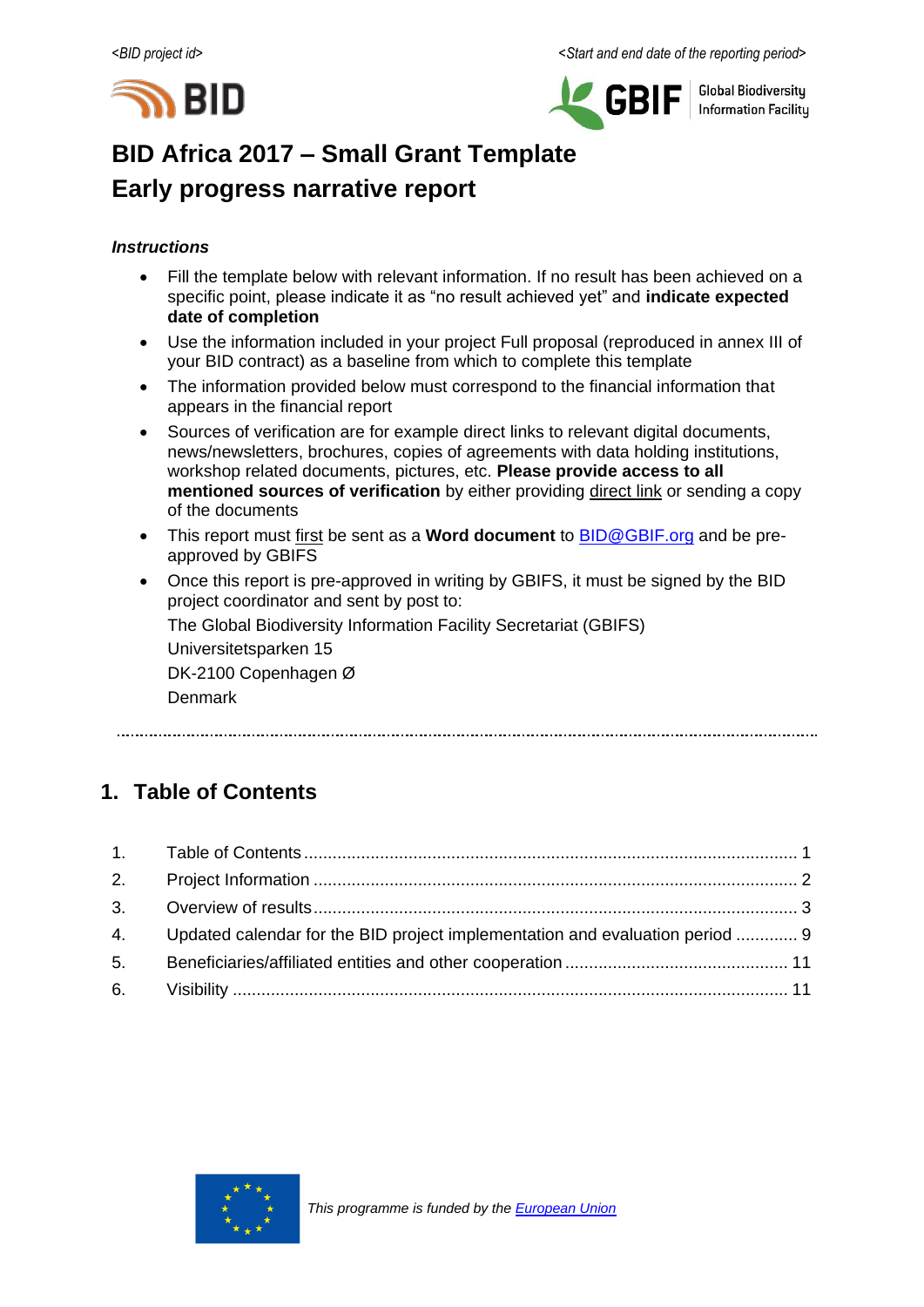



# <span id="page-1-0"></span>**2. Project Information**

- **2.1. Principal investigator and grant coordinator: Dr. Kehinde Kemabonta**
- **2.2. Institution/network/agency name: Department of Zoology, University of Lagos, Akoka, Yaba, Lagos, Nigeria**
- **2.3.Principal investigator name and role: Dr. Kehinde Abike Kemabonta (PI)**
- **2.4.BID proposal identifier: BID-AF2017-0311-SMA**
- **2.5.Project title: Digitization of Species of Odonata (Damselflies and Dragonflies) of southern, Nigeria**
- **2.6.Start date and end date of the reporting period: 01/10/2017 to 31/01/2018**
- <span id="page-1-1"></span>**2.7.Country(ies) in which the activities take place: Nigeria**

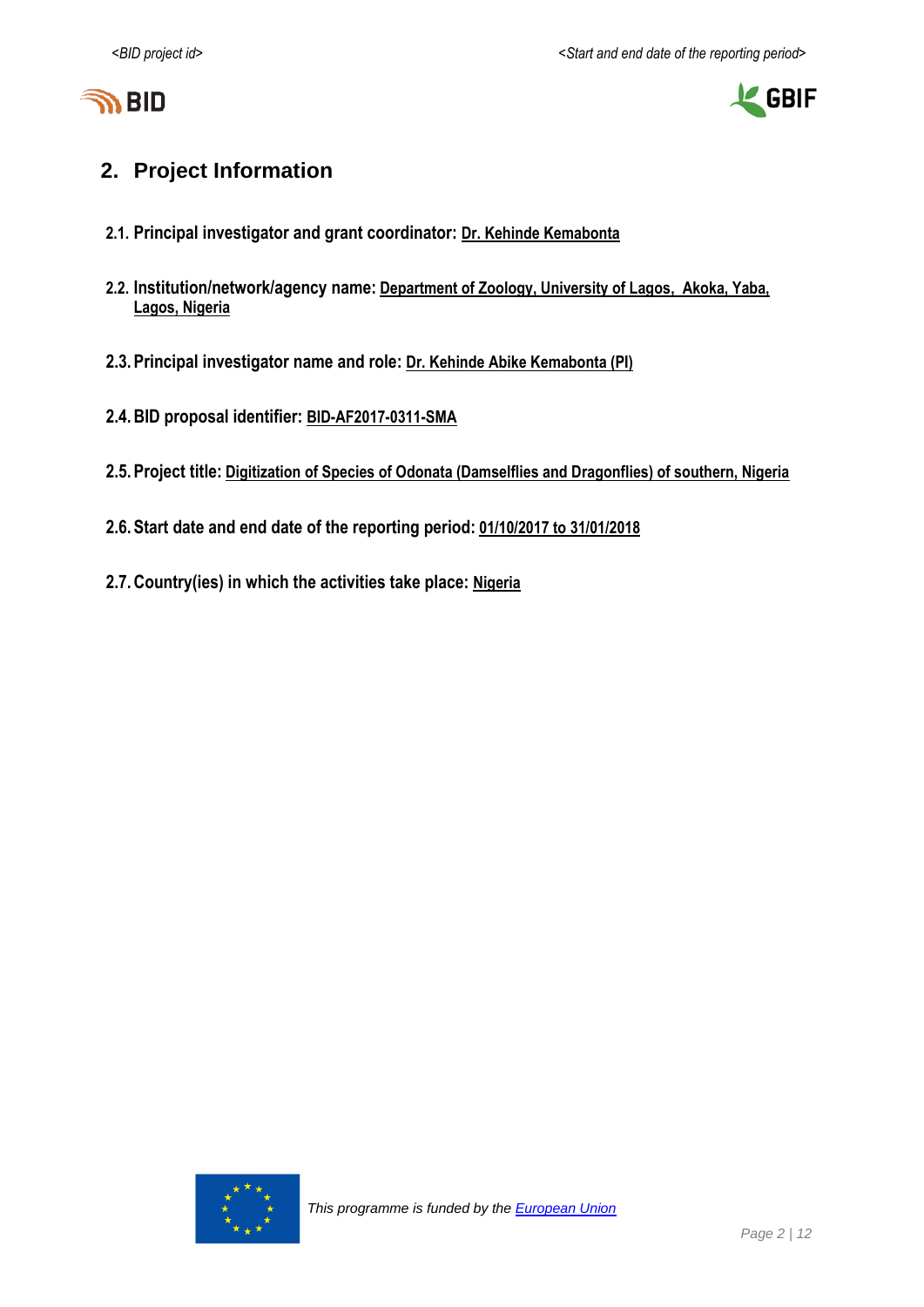



# **3. Overview of results**

### **3.1.Executive summary**

*Give a short summary of the activities implemented and the outcomes of the project for the reporting period (500 words maximum).*

All data holding institutions have completed the capacity self assessment questionnaires as stipulated by the BID. The PI attended the BID Capacity Enhancement worshop which took place in South Africa in Decenber, 2017. A 3-day workshop on Digitization and Mobilization of biological data was held  $25-27$ <sup>th</sup> January and facilitated by Drs. Kemabonta (PI) and Onuminya (member of the research team). Prof Ogbogu, a member of the team, also gave a short talk on Why Odonata? The participants cut across both animal and plant biologists. The workshop was declared opened by the Vice Chancellor of the University while the Dean of the Faculty of Science was the chief host, while the Head, Department of Zoology was the host of the workshop. In all, 47 participants (excluding those present at the opening ceremony) from 9 universities across the country, 2 research institutes and Ministry of environment including students, scientists, insectary/museum technicians and ministry of environment representatives were in attendance. The metadata on odonates of southern Nigeria has been recorded but not yet published. It is hoped that the first set of the metadata will be published in the IPT before the 29th of february, 2018. Participants from the workshop were highly interested and ready to carry out their own digitization and publication of data in IPT. Participants at the last day were grouped into plant and animal section. They were taken to the field and taught how to sample and use GPS for georeferencing of their data. At each presentation, all participants were told that the workshop was funded by BID under GBIF.

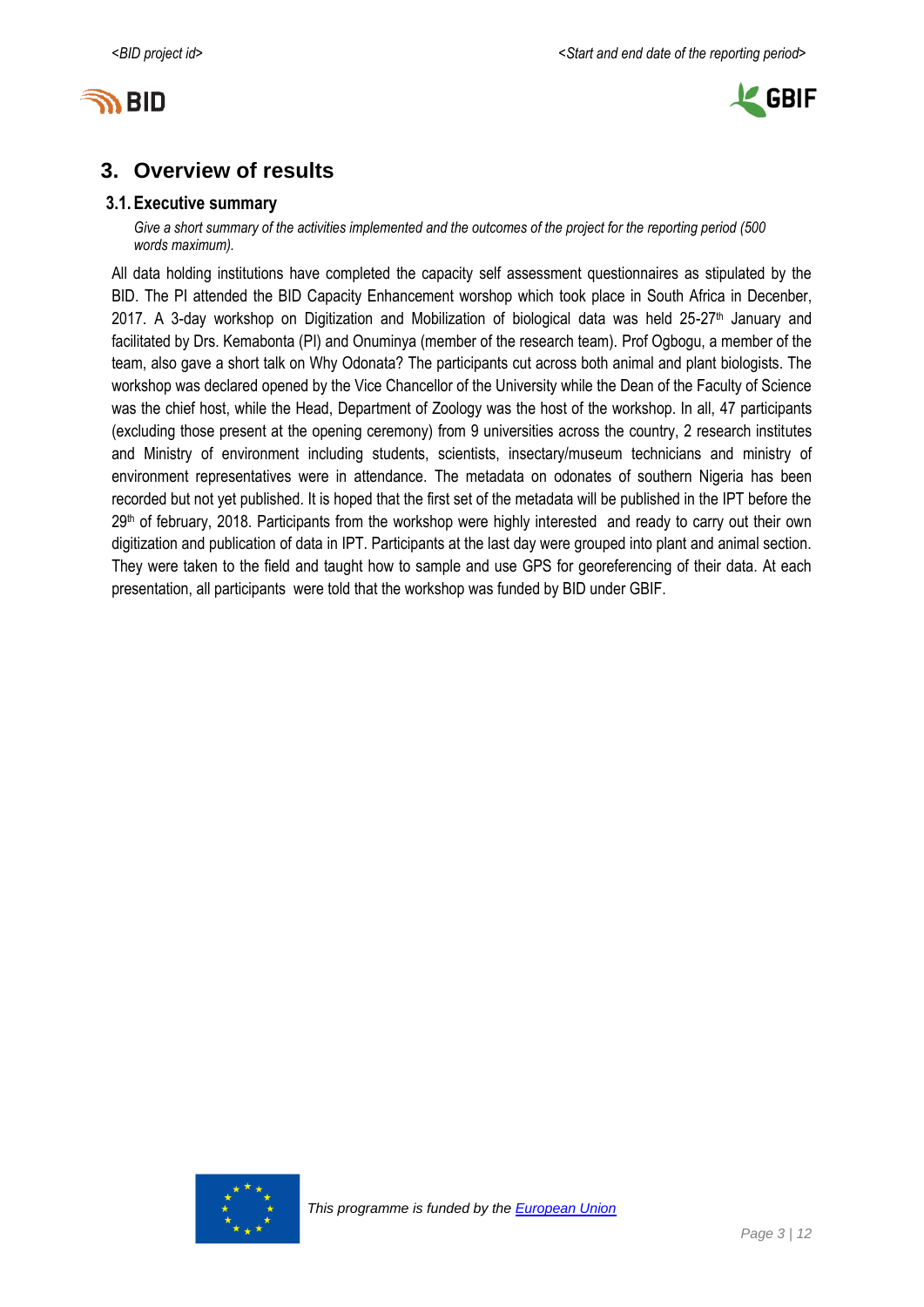



## **Progress against expected milestones:**

| <b>Expected milestones/activities</b>                                                                                                                                                                                                                                                                                         | Completed?<br>Yes/No | <b>Explanatory notes</b>                                                                                                                                                                                                                                                                                                                                                                                                                                                                                     | <b>Sources of verification</b>                                                |
|-------------------------------------------------------------------------------------------------------------------------------------------------------------------------------------------------------------------------------------------------------------------------------------------------------------------------------|----------------------|--------------------------------------------------------------------------------------------------------------------------------------------------------------------------------------------------------------------------------------------------------------------------------------------------------------------------------------------------------------------------------------------------------------------------------------------------------------------------------------------------------------|-------------------------------------------------------------------------------|
| Completed capacity self-assessment<br>questionnaire for data holding<br>institutions<br>https://www.gbif.org/document/82785<br>/self-assessment-guidelines-for-data-<br>holding-institutions (EN)<br>https://www.gbif.org/document/82813<br>/modele-dauto-evaluation-pour-les-<br>institutions-detentrices-de-donnees<br>(FR) | Yes                  | All data holding institutions<br>have completed the capacity<br>self assessment<br>questionnaires as stipulated<br>by the BID.                                                                                                                                                                                                                                                                                                                                                                               | Completed<br>questionnaires already<br>emailed to BID                         |
| At least one data publishing<br>institution is registered with GBIF.org<br>Guidelines to become a publisher:<br>https://www.gbif.org/become-a-<br>publisher                                                                                                                                                                   | Not yet              | The metadata has been<br>recorded but not yet<br>published                                                                                                                                                                                                                                                                                                                                                                                                                                                   | An upload of data in<br>IPTfor publishing will be<br>done by 29th of February |
| At least one person from the project<br>team has completed the certification<br>process following the BID Capacity<br>Enhancement workshop on Data<br>Mobilization organized as a part of<br>the BID programme Africa 2015 or<br>the BID programme Africa 2017                                                                | Yes                  | The PI attendedthe BID<br><b>Capacity Enhancement</b><br>worshop which took place in<br>south Africa.                                                                                                                                                                                                                                                                                                                                                                                                        |                                                                               |
| Knowledge dissemination activities<br>have been scheduled following the<br><b>BID Capacity Enhancement</b><br>workshop on Data Mobilization                                                                                                                                                                                   | Yes                  | A 3-day workshop on<br>Digitization and Mobilization<br>of biological data was held<br>25-27 <sup>th</sup> January and<br>facilitated by Drs. Kemabonta<br>(PI) and Onuminya (member<br>of the research team). Prof<br>Ogbogu also gave a short<br>talk on Why Odonata?<br>47 participants (excluding<br>those present at the opening<br>ceremony) from 9 universities<br>across the country, 2<br>research institutes and<br>Ministry of environment<br>including students, scientists,<br>insectary/museum | Certificate of Attendance<br>was given to all<br>participants                 |

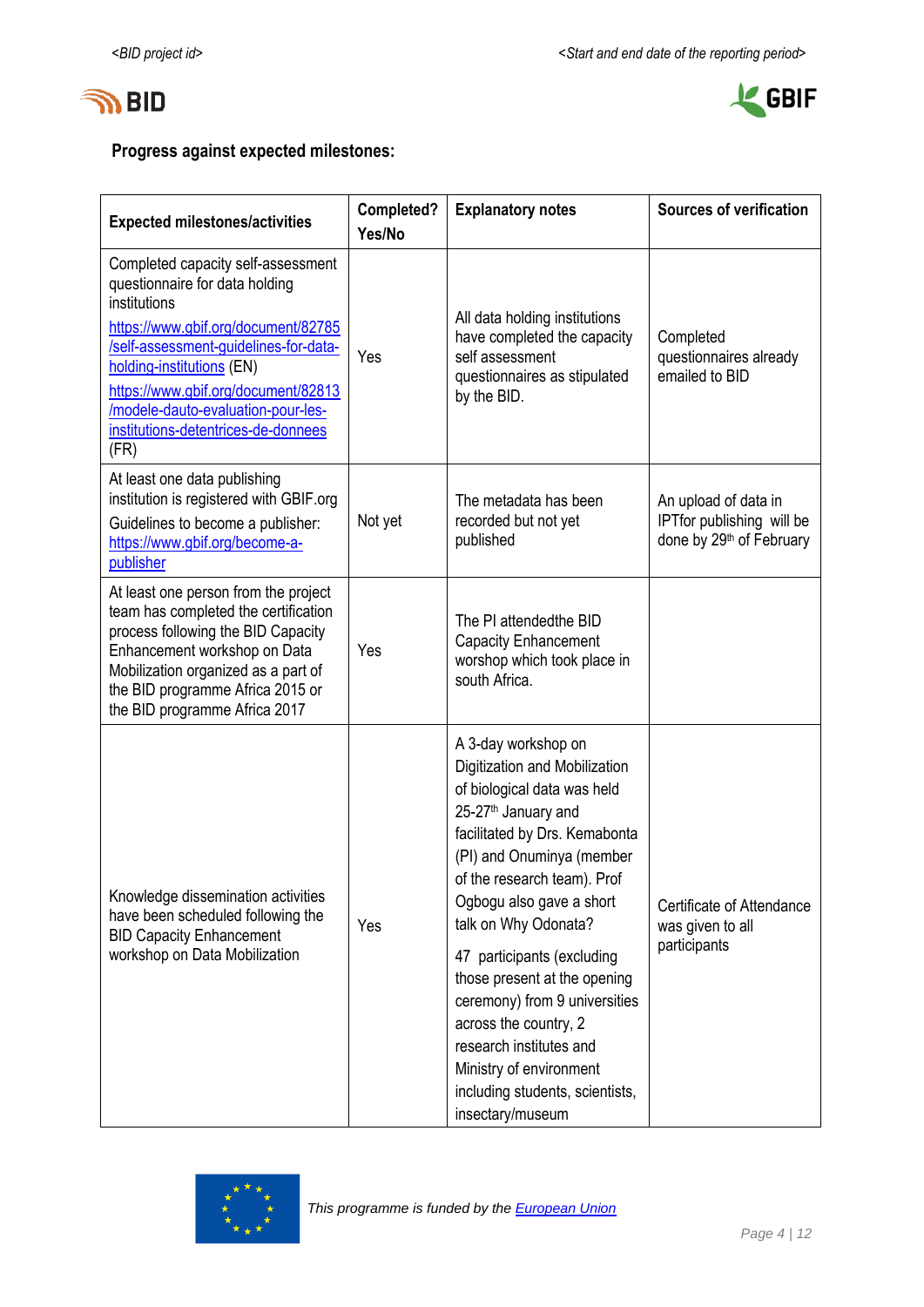



| technicians and ministry of |  |
|-----------------------------|--|
| environment representatives |  |
| were in attendance.         |  |
|                             |  |

### **3.2.Project deliverables and activities**

*Refer to the table in section 2.2 "Deliverables, activities and reporting criteria" of your BID full proposal. Provide updates on the status of each of planned deliverables. In the event of unexpected delay, please provide detailed explanatory notes and indicate planned completion date. Add as many rows as needed.*

| <b>Deliverable</b>                                                                        | <b>Related activity</b>                   | <b>Completed?</b><br>Yes/No | <b>Explanatory notes</b>                                                                                                                                                                                                                                                                                                                                                                                                                                                                                                                                                                                                                                                      | Sources of<br>verification                                                  |
|-------------------------------------------------------------------------------------------|-------------------------------------------|-----------------------------|-------------------------------------------------------------------------------------------------------------------------------------------------------------------------------------------------------------------------------------------------------------------------------------------------------------------------------------------------------------------------------------------------------------------------------------------------------------------------------------------------------------------------------------------------------------------------------------------------------------------------------------------------------------------------------|-----------------------------------------------------------------------------|
| Effective network<br>amongst insectaries<br>and insect museum<br>stakeholders             | <b>Stakeholders</b><br>Networking Meeting | Yes                         | Project inception meeting<br>was held with project<br>partners and other<br>stakeholders to establish<br>agreements on project<br>implementation and data<br>sharing as well as training<br>of team members.                                                                                                                                                                                                                                                                                                                                                                                                                                                                  | Attendance list of<br>participants,                                         |
| Increase biodiversity<br>experts through<br>training in Data<br>Management and<br>sharing | Capacity building                         | Yes                         | A 3-day workshop on<br>Digitization and<br>Mobilization of biological<br>data was held 25-27th<br>January and facilitated by<br>Drs. Kemabonta (PI) and<br>Onuminya (member of the<br>research team). Prof<br>Ogbogu made a short<br>presentation on the<br>importance of odonata in<br>monitoring the health and<br>quality of water bodies.<br>47 participants<br>(excluding those present<br>at the opening ceremony)<br>from 9 universities across<br>the country, 2 research<br>institutes and Ministry of<br>environment including<br>students, scientists,<br>insectary/museum<br>technicians and ministry of<br>environment<br>representatives were in<br>attendance. | Images and Video<br>recordings of the<br>workshop, list of<br>participants. |

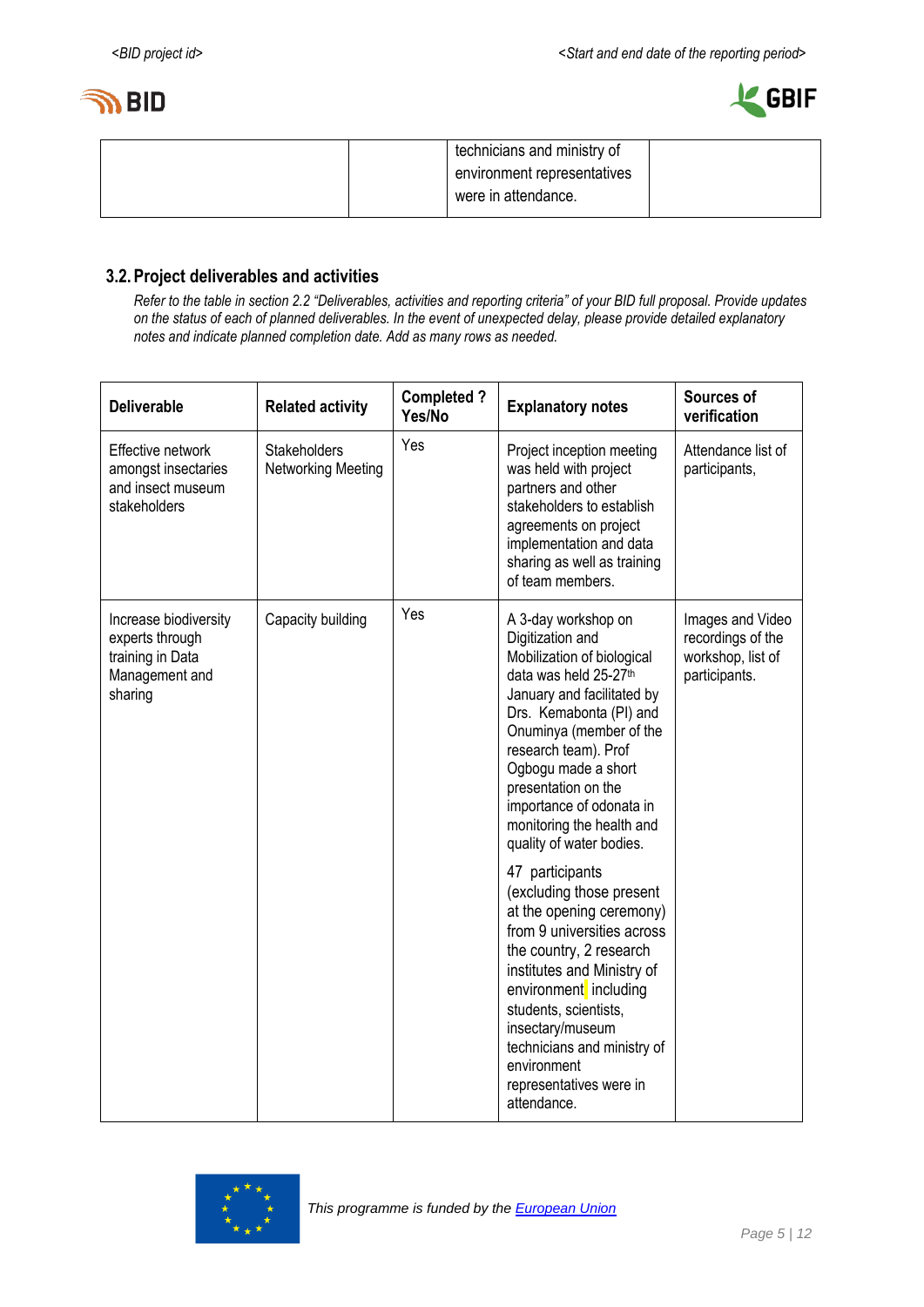



| Develop a large scale<br>primary data resource<br>of about 10,000<br>odonates from<br>museums and<br>insectaries in Nigeria | Data Mobilization          | Not yet | A visit has been made to<br>one museum for<br>assessment of available<br>specimen/data for<br>mobilization and the<br>digitization process has<br>started | A checklist of<br>specimens will be<br>made available. |
|-----------------------------------------------------------------------------------------------------------------------------|----------------------------|---------|-----------------------------------------------------------------------------------------------------------------------------------------------------------|--------------------------------------------------------|
| Publication of images<br>and linking of digitized<br>records of odonates to<br>Museum samples                               | Data Publication           | Not yet | This is yet to be done                                                                                                                                    | None                                                   |
| Conservation of<br>protected areas with<br>respect to insect<br>diversity                                                   | <b>Insect Conservation</b> | Not yet | This is yet to be done                                                                                                                                    | None                                                   |
| <b>Insect Species</b><br>Protection and Red<br>Listing                                                                      | <b>Insect Conservation</b> | Not yet | This is yet to be done                                                                                                                                    | None                                                   |

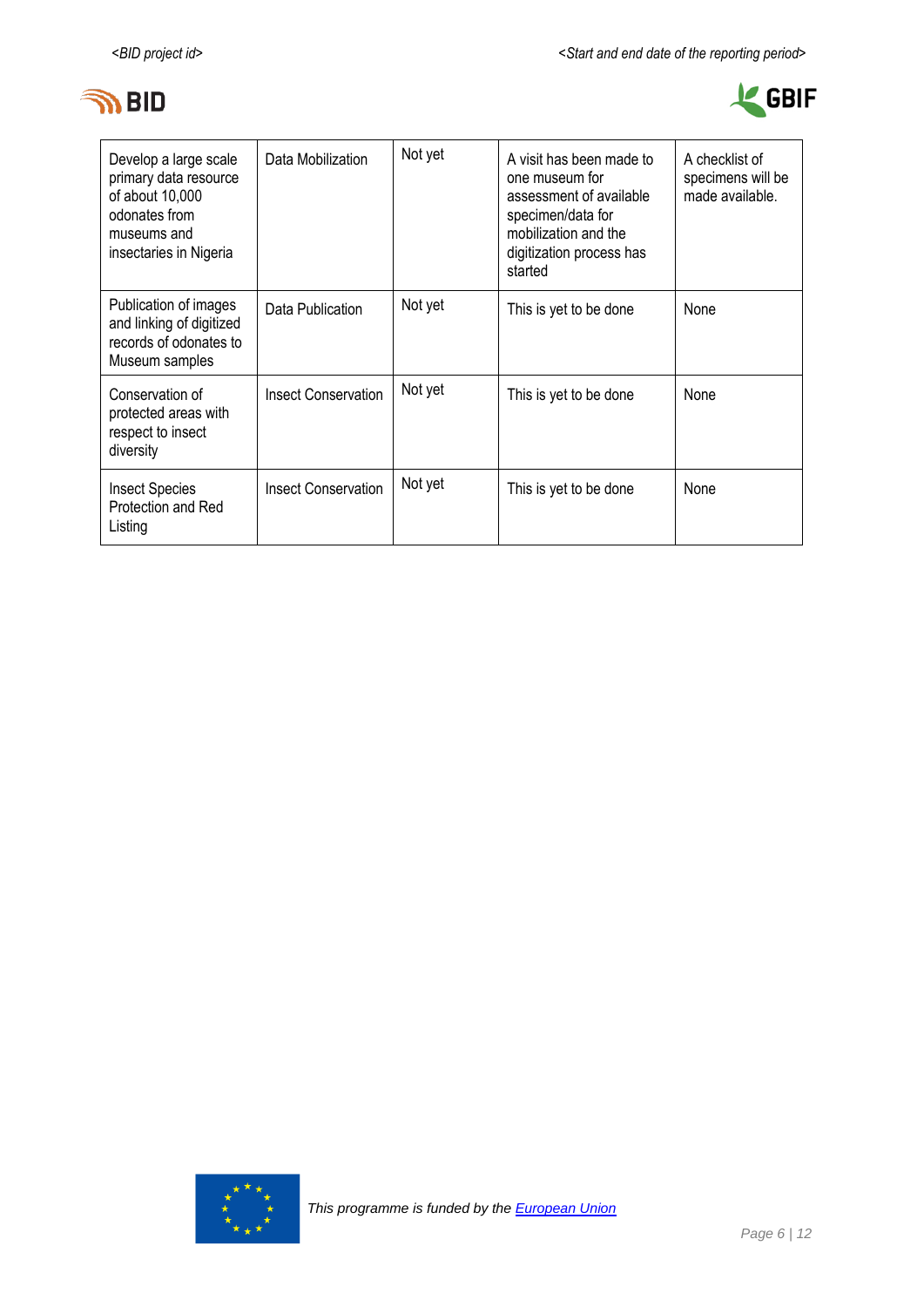



### **3.3.Datasets published on GBIF.org**

*Refer to the table in section 2.4 "Biodiversity data mobilization plan" of your BID full proposal. If the dataset is not yet published, please indicate the name of the institution that is expected to host the data when published in the column "DOI or URL/Planned hosting institution" and expected date of publication (month and year). Add as many rows as needed.*

| Dataset title            | <b>Publishing</b><br>institution                                            | <b>DOI or URL/Planned</b><br>hosting institution                 | Date/expected<br>date of<br>publication | <b>Explanatory</b><br>notes                                                                                                                     |
|--------------------------|-----------------------------------------------------------------------------|------------------------------------------------------------------|-----------------------------------------|-------------------------------------------------------------------------------------------------------------------------------------------------|
| <b>Odonate Specimens</b> | University of<br>Lagos, Obafemi<br>Awolowo<br>University and<br>FUTA, Akure | http://unilag.edu.ng<br>http://www.oauife.edu.ng<br>www.gbif.com | Not yet                                 | The only sure<br>publishing URL is<br>that of GBIF.<br>That for UNILAG,<br>OAU and FUTA<br>is still being<br>discussed with<br>the institutions |

### **3.5.Examples of use of biodiversity data available through GBIF**

*Use the table to document use or planned use of data available through GBIF as part of your project. You may want to refer to the section 2.5 "Plan to support the integration of biodiversity information into policy and decision-making processes" of your BID full proposal. Please provide the DOI for datasets published on GBIF or data downloaded from GBIF in the "Dataset" column. Briefly describe how the data have been used or are planned to be used in the "Data use" column (ca. 50 words). Provide the date or approximate time frame in months for the use or planned use in the "Date/time frame" column. Please provide links to any documents or webpages documenting the use in the "Sources of verification" column. Add as many rows as needed.*

| <b>Dataset</b>                    | Data user                                   | Data use                                    | Date/time<br>frame | Sources of<br>verification | <b>Notes</b> |
|-----------------------------------|---------------------------------------------|---------------------------------------------|--------------------|----------------------------|--------------|
| <b>Species</b><br>occurrence for  | Ministry of<br>Environment                  | <b>Insect Species</b><br>Protection and Red | January,<br>2019   | Not yet                    |              |
| endangered<br>species, Red List   | University of Lagos                         | Listing                                     |                    |                            |              |
| <b>Distribution</b><br>Index.     | Obafemi Awolowo<br>University               |                                             |                    |                            |              |
|                                   | Federal University of<br>Technology, Akure. |                                             |                    |                            |              |
| Geo-referenced<br>list of Odonate | Federal Ministry of<br>Environment          | Conservation of<br>protected areas with     | January,<br>2019   | Not yet                    |              |
| species in<br>Nigeria.            | University of Lagos                         | respect to insect<br>diversity              |                    |                            |              |
|                                   | Obafemi Awolowo<br>University               |                                             |                    |                            |              |
|                                   | Federal University of<br>Technology, Akure. |                                             |                    |                            |              |

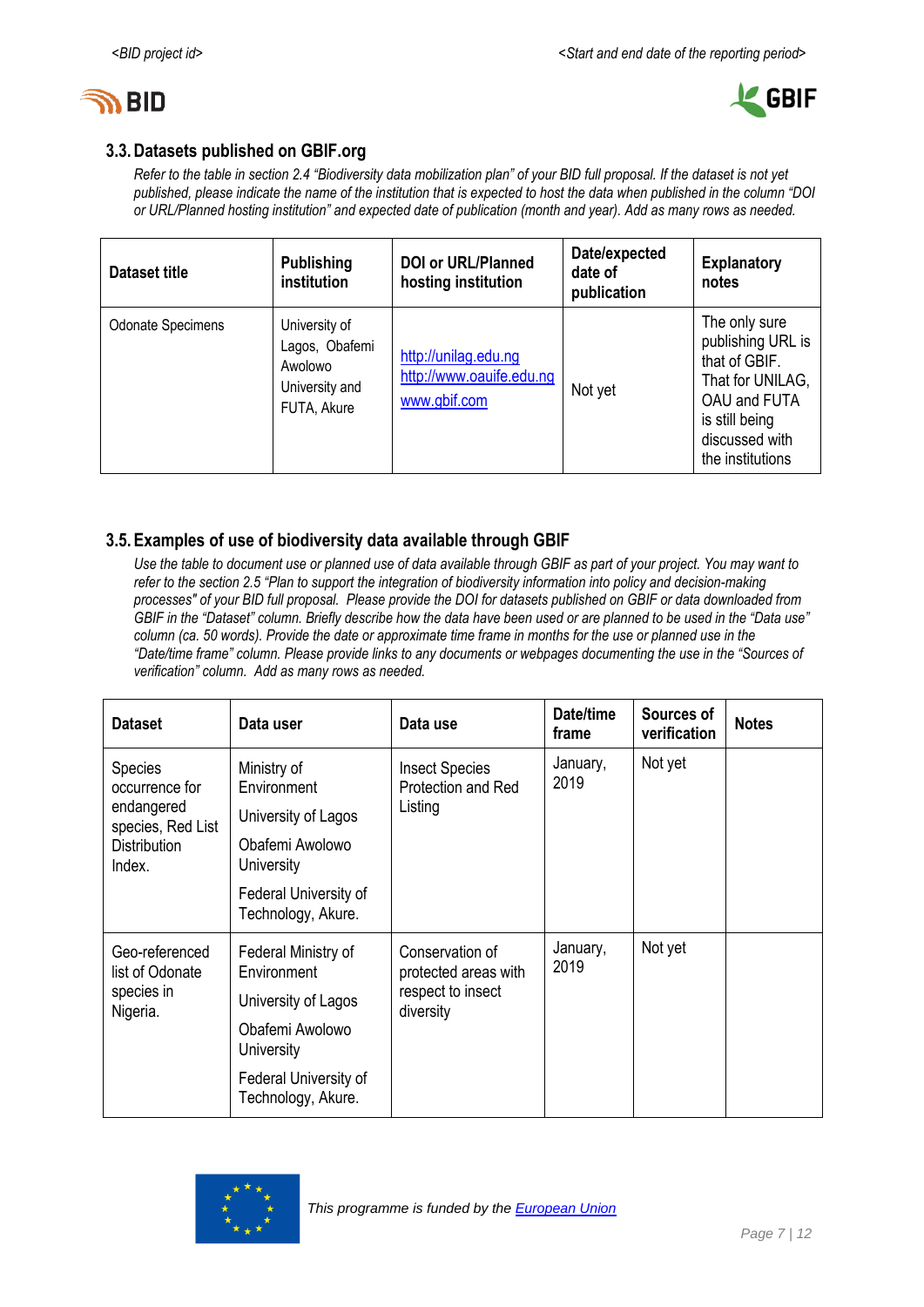



### **3.6.Events organized as part of the project**

*List all the events that have been organized as part of your project. Please provide links to any documents or webpages documenting the use in the "Sources of verification" column. Add as many rows as needed.*

| <b>Full title</b>                                                             | Organizing<br>institution | <b>Dates</b>                         | Number of<br>participants | Sources of<br>verification                                                                                                      |
|-------------------------------------------------------------------------------|---------------------------|--------------------------------------|---------------------------|---------------------------------------------------------------------------------------------------------------------------------|
| A 3 day workshop on<br>Digitization and<br>mobilization of<br>biological data | University of<br>Lagos    | 25-27 <sup>th</sup> January,<br>2018 | 47                        | Images and Video<br>recordings<br>Newspaper<br>publication on the<br>workshop,<br>list of participants.<br>http://unilag.edu.ng |

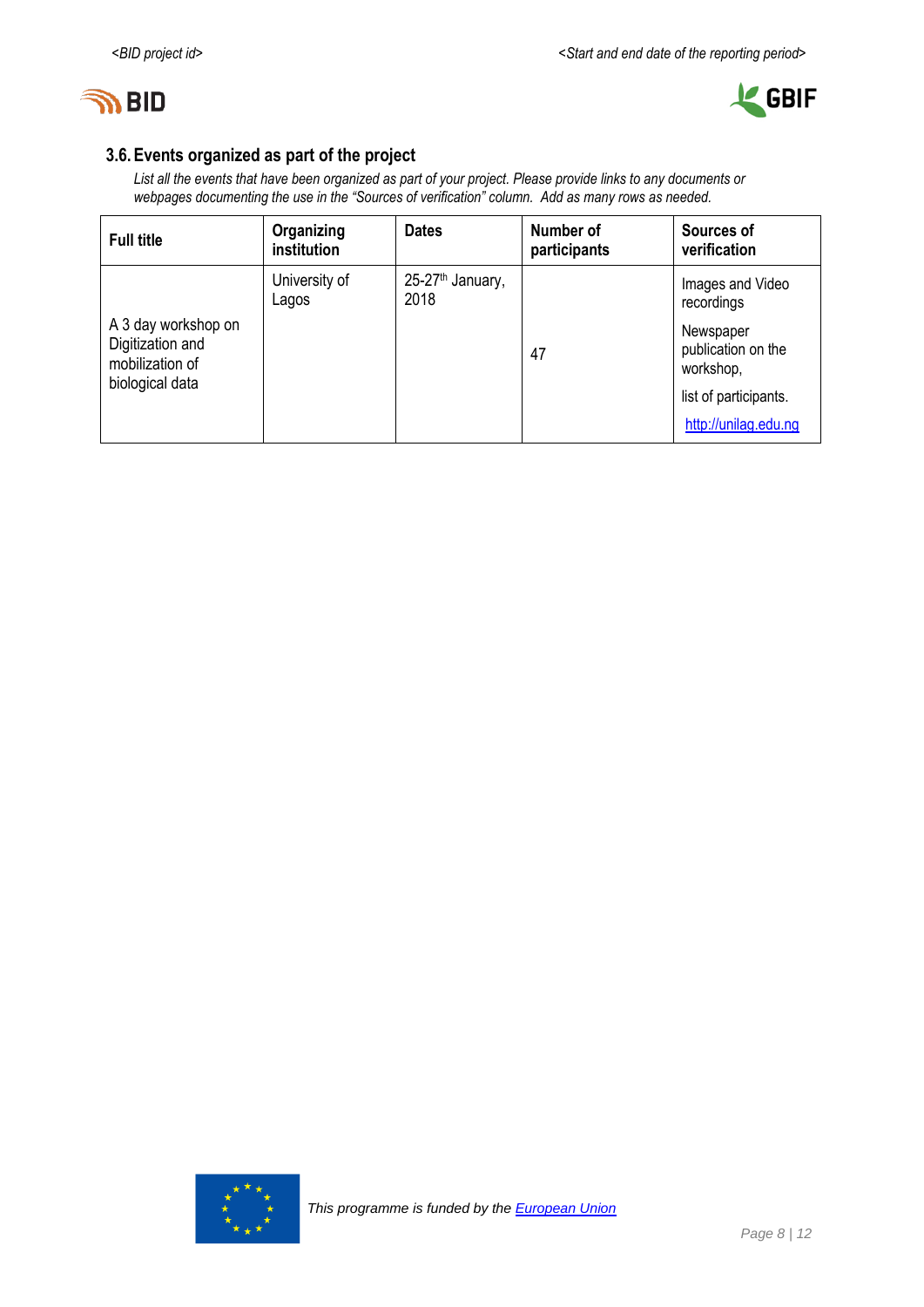# **IN BID**



# **4. Updated calendar for the BID project implementation and evaluation period**

*The calendar should be completed in the same way as in the Full Project Proposal, but should include any expected changes. Provide reasons for any expected changes in section 4.1 'Explanatory Notes'.*

<span id="page-8-0"></span>

| Implementation period start date and end date<br>(dd/mm/yy) |    |                |                |                |         |             |                |         |                |              |                           |         |                  |   |              |                                                             |
|-------------------------------------------------------------|----|----------------|----------------|----------------|---------|-------------|----------------|---------|----------------|--------------|---------------------------|---------|------------------|---|--------------|-------------------------------------------------------------|
| <b>Activity</b>                                             |    | $\overline{2}$ | $\mathfrak{Z}$ | $\overline{4}$ | 5       | $6^{\circ}$ | $\overline{7}$ | 8       | 9              |              | $10$   11   12   13       |         |                  |   | 14 15        | <b>Notes</b>                                                |
| Early Progress evaluation & reporting                       |    |                | X              | Χ              |         |             |                |         |                |              |                           |         |                  |   |              |                                                             |
| Mid-term evaluation & reporting                             |    |                |                |                |         |             | X              | X       |                |              |                           |         |                  |   |              |                                                             |
| BID Capacity Enhancement workshop - Data                    |    |                |                |                |         |             |                |         |                |              |                           |         |                  |   |              |                                                             |
| mobilization and publication (Online training -             |    |                | X              |                |         |             |                |         |                |              |                           |         |                  |   |              |                                                             |
| Participation is mandatory)                                 |    |                |                |                |         |             |                |         |                |              |                           |         |                  |   |              |                                                             |
| BID Capacity Enhancement workshop - Data use                |    |                |                |                | Χ       |             |                |         |                |              |                           |         |                  |   |              |                                                             |
| (Online training - Participation is mandatory)              |    |                |                |                |         |             |                |         |                |              |                           |         |                  |   |              |                                                             |
| <b>Stakeholders Networking Meeting</b>                      | X. | X              |                |                |         |             |                |         |                |              |                           |         |                  |   |              | Copies of MOU yet to be signed                              |
| Capacity building                                           |    |                |                | X              |         |             |                |         |                |              |                           |         |                  |   |              | Increase biodiversity experts achieved                      |
| Data Mobilization                                           |    |                |                |                | $X$ $X$ |             |                |         |                |              | x   x   x   x   x   x   x |         | $\chi$           |   |              | Large scale primary data resource of about 10,000 odonates  |
|                                                             |    |                |                |                |         |             |                |         |                |              |                           |         |                  |   |              | from museums and insectaries in Nigeria will be established |
|                                                             |    |                |                |                |         |             |                |         |                |              |                           |         |                  |   |              | by uploading digitized specimens on GBIF portal as well as  |
|                                                             |    |                |                |                |         |             |                |         |                |              |                           |         |                  |   |              | cleaned data set with complete Geo references               |
| Data Publication                                            |    |                |                |                | X.      | X           |                | $X$ $X$ | $\overline{X}$ | $\mathsf{X}$ | $\mathsf{X}$              | $\sf X$ | $\boldsymbol{X}$ | X |              | Links to published data will be easily accessible.          |
| Stakeholders end of project Meeting                         |    |                |                |                |         |             |                |         |                |              |                           |         |                  |   | $\checkmark$ |                                                             |
| Insect Species Protection and Red Listing                   |    |                |                |                |         |             |                |         |                |              |                           |         |                  | X | Χ            | <b>IUCN Red list index</b>                                  |
| Conservation of protected areas with respect to insect      |    |                |                |                |         |             |                |         |                |              |                           |         |                  | Χ |              | Draft Bill in process.                                      |
| diversity                                                   |    |                |                |                |         |             |                |         |                |              |                           |         |                  |   |              |                                                             |

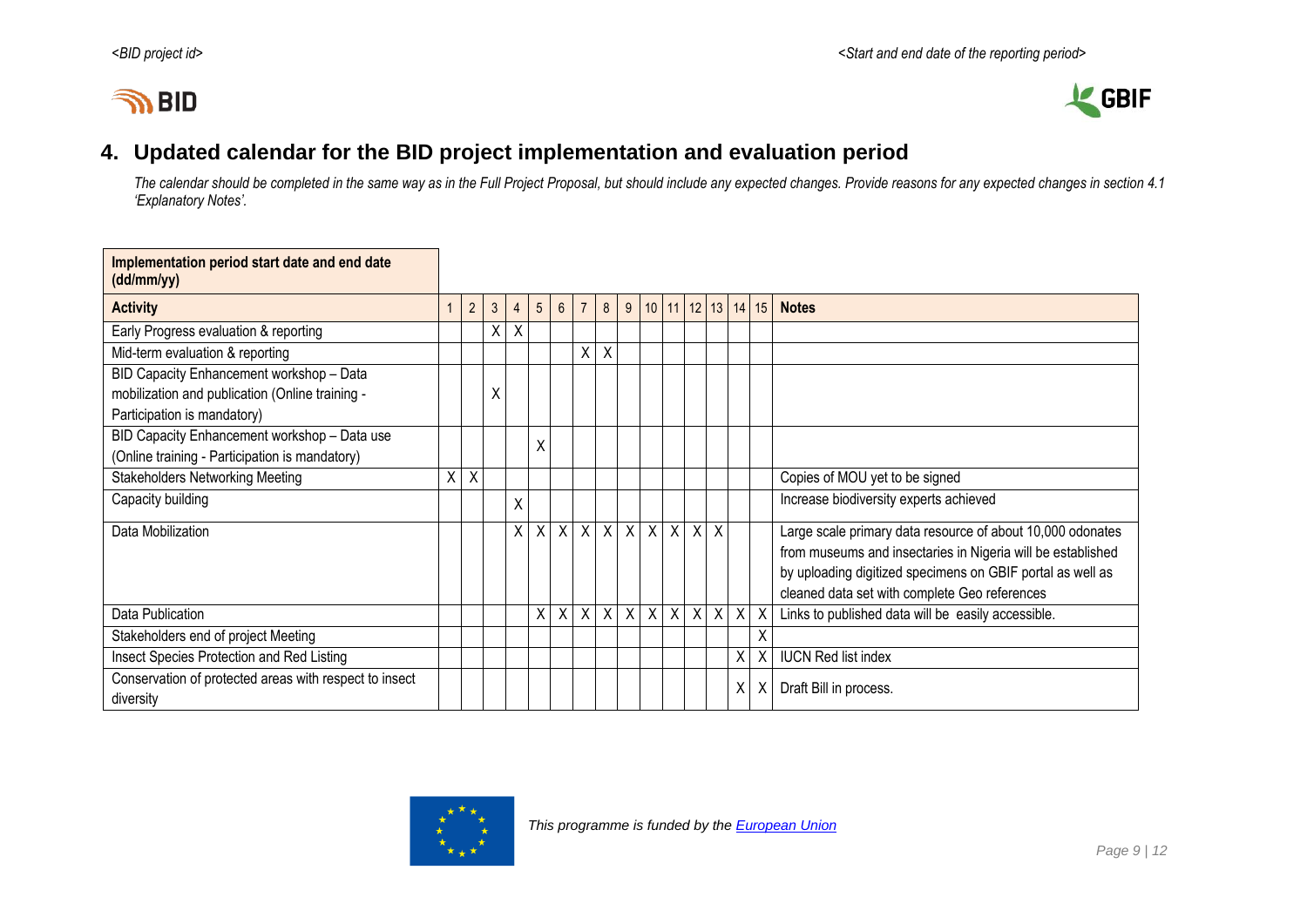



| <b>Evaluation period start date and end date</b><br>(dd/mm/yy) |           |                           |              |
|----------------------------------------------------------------|-----------|---------------------------|--------------|
| <b>Activity</b>                                                |           |                           | <b>Notes</b> |
| Final financial and narrative reporting                        | $\lambda$ | $\mathbf{v}$<br>$\lambda$ |              |

**4.1.Explanatory notes:**

No adjustment was made to the timeline.

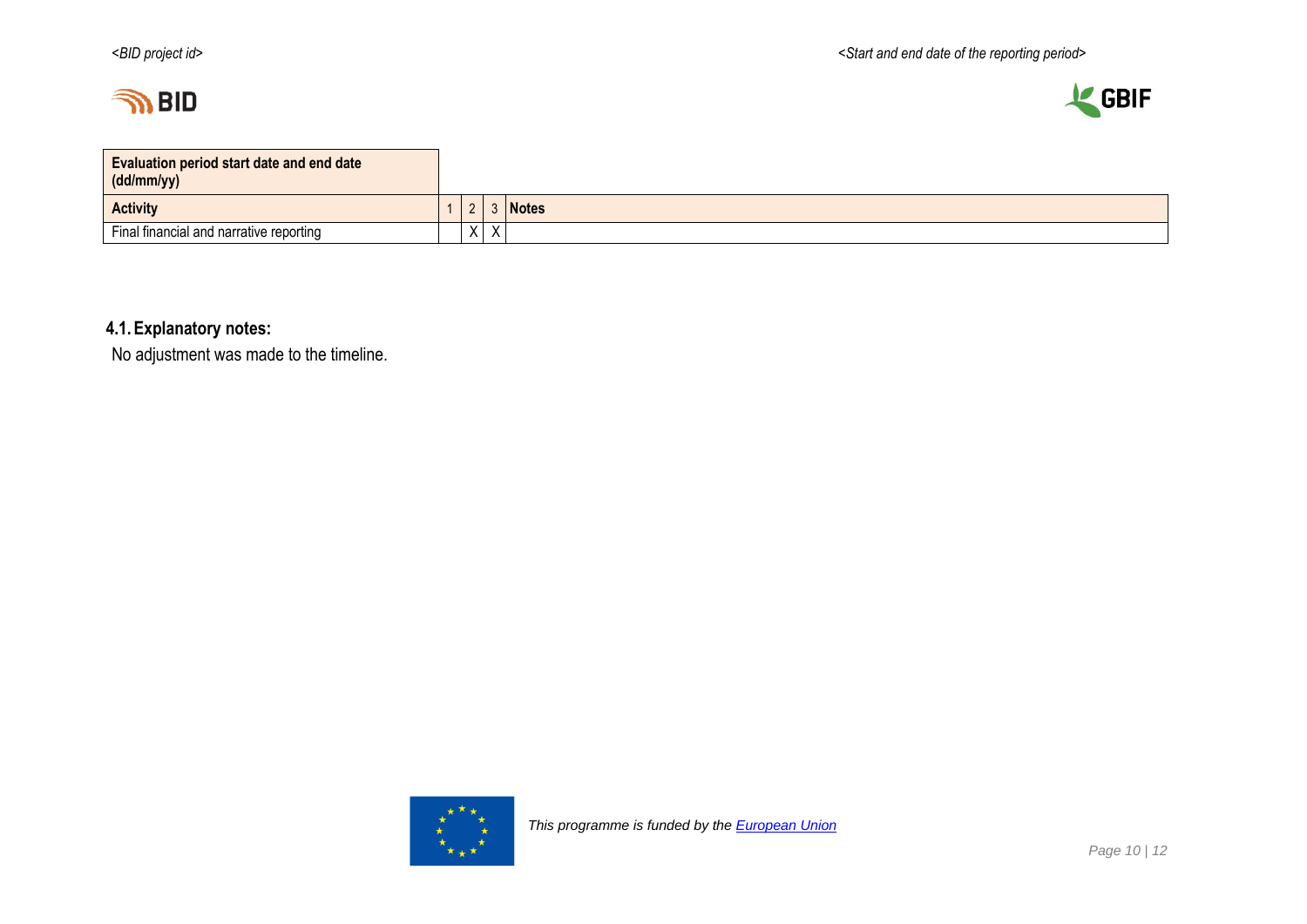



# <span id="page-10-0"></span>**5. Beneficiaries/affiliated entities and other cooperation**

### **5.1.Relationship with project partners**

*Please describe the relationship between your project coordinating team/institution and your project partners, and with any other organisations involved in implementing your BID project.*

There is a smooth and cordial relationship between our project partners including the Lagos state Ministry of environment. We have had two meetings. We have visited a museum and have started the digitization exercise already

### **5.2.Links to other projects and actions**

*Where applicable, outline any links and synergies you have developed with other actions, e.g. GBIF nodes, other BID funded projects, etc. If your organization has received previous grants in view of strengthening the same target group, how far has your BID project been able to build upon/complement the previous project(s) ?*

Not applicable

## <span id="page-10-1"></span>**6. Visibility**

Please refer to the [BID guidelines](http://bid.gbif.org/en/community/communication-guidelines/)

### **6.1.Visibility of the BID project**

*How is the visibility of your BID project being ensured?*

Everything used for the training had BID and GBIF written as sponsors.

### **Short summary**

The BID project has been published in newspaper media, already in UNILAG website; over 47 participants from nine Universities across the country attended the data mobilization training. The training was promoted in UNILAG radio for two weeks before and during the workshop.

### **Sources of verification**

[https://unilag.edu.ng/unilag-hosts-3-day-workshop-on-digitisation-and-mobilisation-of-biological](https://unilag.edu.ng/unilag-hosts-3-day-workshop-on-digitisation-and-mobilisation-of-biological-data/)[data/](https://unilag.edu.ng/unilag-hosts-3-day-workshop-on-digitisation-and-mobilisation-of-biological-data/)

stickers, rolled up stand about the workshop is placed at the Research and innovation center of the University of Lagos.

#### **6.2.Visibility of the EU contribution**

*How is the visibility of the EU contribution being ensured within your project implementation?*

#### **Short summary**

At every meeting, on the flyers, banners, backdrops and during every presentation, the participants and the populase were tolod that the project was sponsored by BID under GBIF

Moreover, the letters sent to participants, certificate of attendance given to participants all had the logos of GBIF and BID on them- saying the sponsors are BID under GBIF

#### **Sources of verification**

Pictures of banners, backdrop, stickers and website to check are attached